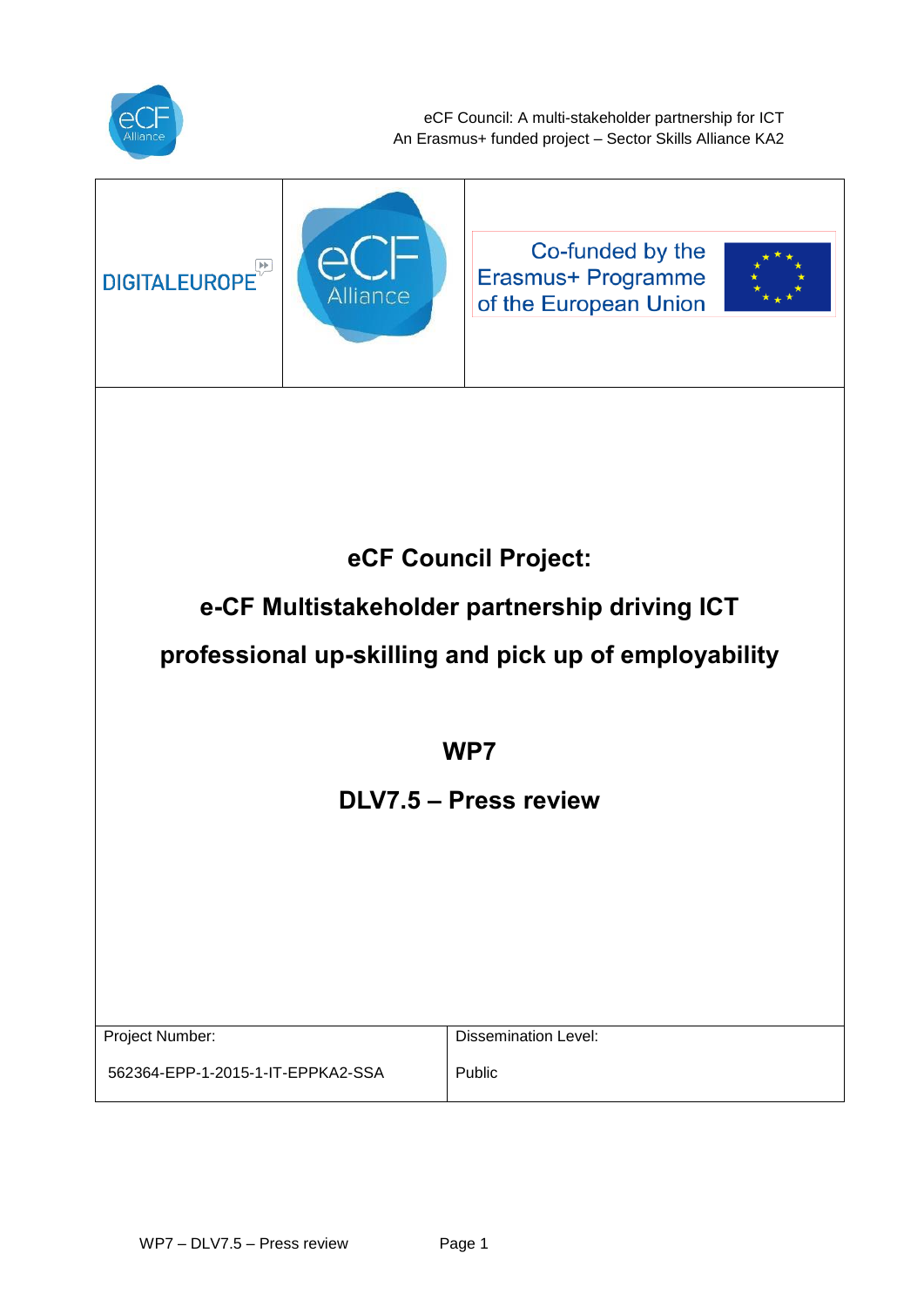

| Author                | Date       | Version | <b>Description</b>   |
|-----------------------|------------|---------|----------------------|
| Katarzyna Koziol (DE) | 21/11/2018 | 01      | Press review         |
| Katarzyna Koziol (DE) | 23/11/2018 | 02      | Press review - final |
|                       |            |         |                      |
|                       |            |         |                      |
|                       |            |         |                      |
|                       |            |         |                      |

## Support and disclaimers

This project has been funded with support from the European Commission.

This publication [communication] reflects the views only of the author, and the Commission cannot be held responsible for any use which may be made of the information contained therein.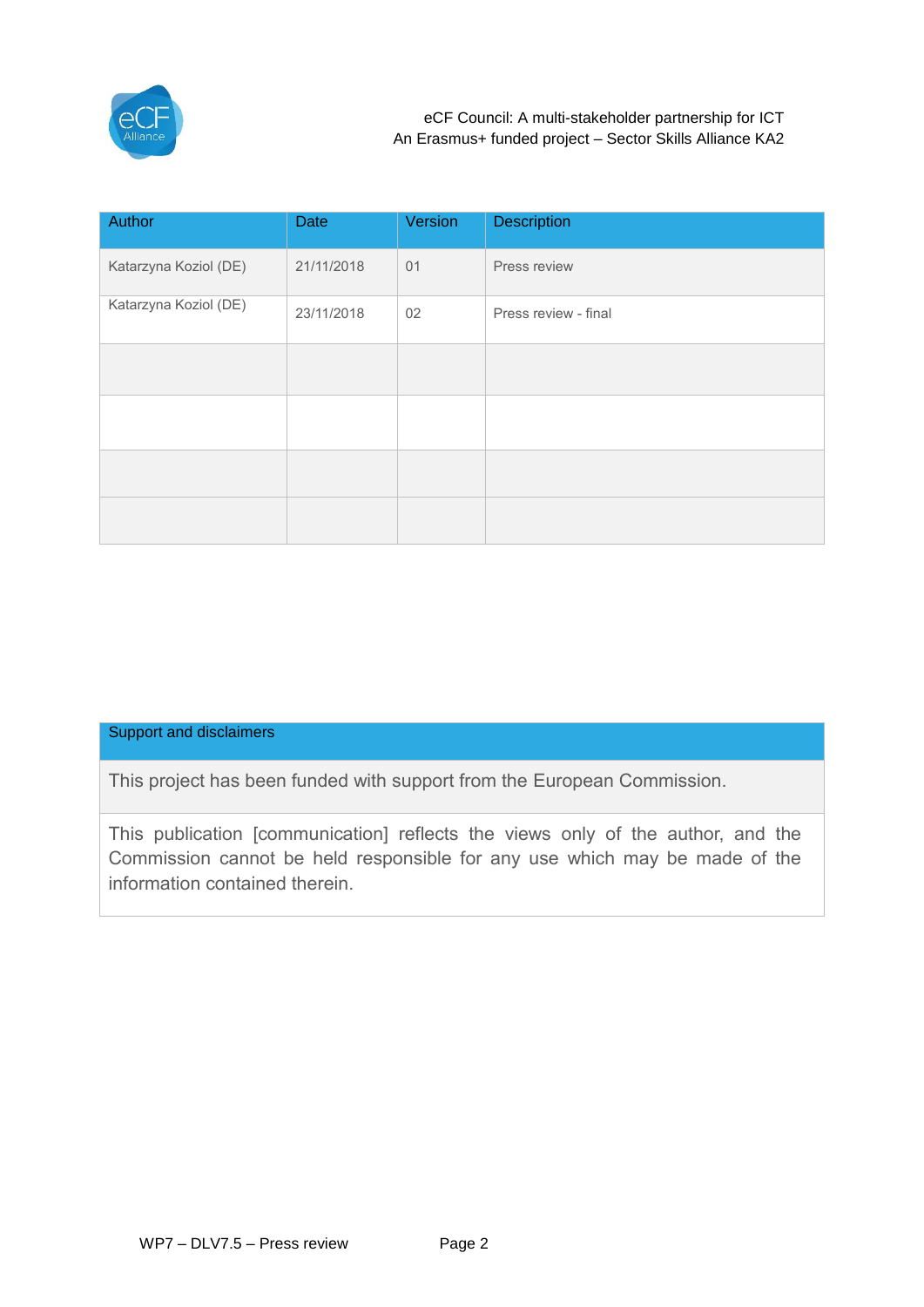

# **TABLE OF CONTENTS**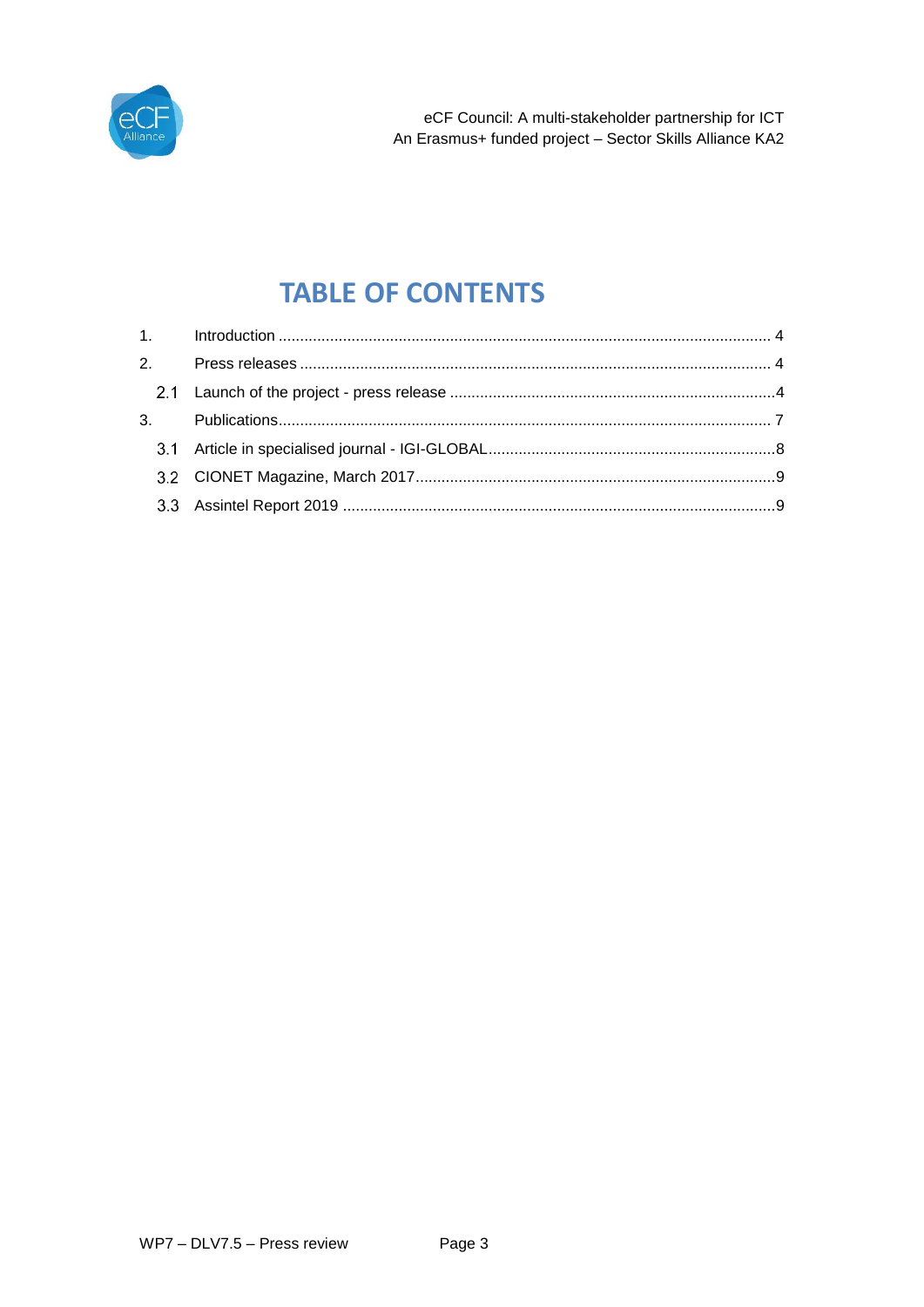

## **1. Introduction**

<span id="page-3-0"></span>This document gives an overview of all national and international publications, articles and press releases, published in offline and online media outlets, excluding the channels of project partners (such as websites, social media) or related, done along the project life-span.

As per contract dissemination actions has started at the beginning of the project, with the main objective of achieving quickly a continuous flow of information concerning the project. To this end all relevant partners channels to carry messages to project's target groups were used. More information about general dissemination results of the project, covering the whole project's duration, can be found in Deliverable 7.9: Dissemination Report.

It is important to note that there were no media partnerships established for the project outreach, neither support from media agencies to amplify the reach of the communications, as both need to be paid. This had a great impact on the results – number of publications in offline and online media outlets. Promotion and sending press releases to partners networks (including journalists) took place, but it rather helped with signalling the initiative to stakeholders, than led to selection by press and publications in media outlets.

## **2. Press releases**

<span id="page-3-1"></span>To disseminate the information as widely as possible, gain media visibility and share news on the project's development in concise way, the consortium shared press releases.

Press releases were produced on the occasion of main events:

- Launch the project released and shared on 14 December 2015.
- Results of the project to be published at the end of the project in 2018.

Press releases were issued /posted through the consortium's own channels. Partners were encouraged to translate them in their national languages, if that could help with their wider dissemination (and it happened).

## <span id="page-3-2"></span>**Launch of the project - press release**

**Text**

"

eCF Council e-CF Multistakeholder partnership driving ICT professional up-skilling and pick up of employability

eCF Council: The EU alliance for ICT professionalism, kicks off in Milan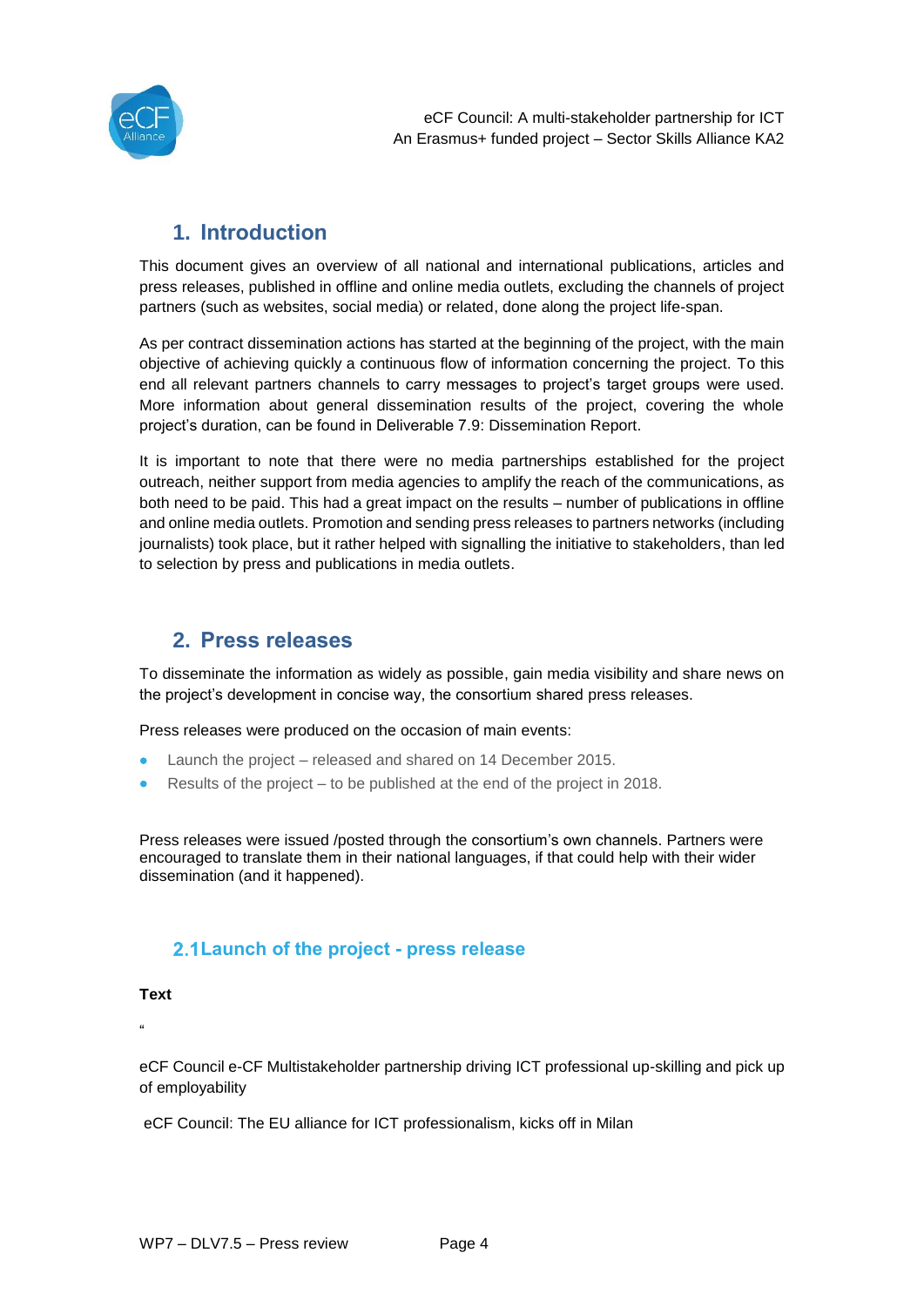

eCF Council: A multi-stakeholder partnership for ICT An Erasmus+ funded project – Sector Skills Alliance KA2

On December 14 and 15 in Milan (IT), a European consortium composed of industry associations, social partners, representation of Small-Medium sized Enterprises (SMEs), public authorities, training institutions and certification bodies, launched the "eCF Council", the first EU Skills Alliance on ICT professionalism. Members of the consortium, which will be financially supported by the European Commission until 2018, are organizations that represent ICT professionalism stakeholders in four EU Member States: Italy, Spain, Bulgaria and The Netherlands. Additionally, the eCF Council features recognized EU umbrella associations such as PIN-SME, representative of European digital SMEs, and Digital Europe, the trade federation of the ICT sector. The coordination of the eCF Council consortium has been assigned to Fondazione Politecnico di Milano. An accredited employment service agency and vocational training centre, Fondazione is an operational structure of the university Polytechnic of Milan, which acts as a bridge between the academia and the industry. The e-CF Council is a platform to foster ICT professionalism at European and international level. It aims at increasing employability in order to reduce the e-skills gap in Europe. With the financial support of the EC, under the Erasmus+ program, during the next three years, the e-CF Council will work at developing unified ICT VET programmes and certifications.

| <b>Partner</b>                                          | <b>Country</b> | <b>VET</b><br>provider | <b>Sectoral</b><br>organisation | <b>Regulatory</b><br>body |
|---------------------------------------------------------|----------------|------------------------|---------------------------------|---------------------------|
| <b>Fondazione Politecnico di</b><br><b>Milano - FPM</b> | IT             |                        |                                 | $\mathsf{x}$              |
| <b>CEFRIEL</b>                                          | IT             | $\mathbf{x}$           |                                 |                           |
| <b>CNA</b>                                              | IT             |                        | $\boldsymbol{\mathsf{x}}$       |                           |
| <b>ADFOR</b>                                            | $\mathsf{I}$   |                        |                                 | $\mathbf{x}$              |
| <b>FIOM Lombardia</b>                                   | IT             |                        | $\overline{\mathbf{x}}$         |                           |
| <b>ESI CEE</b>                                          | <b>BULG</b>    | X                      |                                 |                           |
| <b>BASSCOM</b>                                          | <b>BULG</b>    |                        | $\mathbf{x}$                    |                           |
| <b>NAPOO</b>                                            | <b>BULG</b>    |                        |                                 | $\boldsymbol{\mathsf{x}}$ |
| <b>bITa Center</b>                                      | <b>NDL</b>     | X                      |                                 |                           |
| <b>CIONET</b>                                           | <b>NDL</b>     |                        | X                               |                           |
| <b>EXIN</b>                                             | <b>NDL</b>     |                        |                                 | $\overline{\mathbf{x}}$   |
| <b>UAH</b>                                              | <b>ES</b>      | X                      |                                 |                           |
| <b>CCOO Servicios</b>                                   | <b>ES</b>      |                        | $\overline{\mathbf{x}}$         |                           |
| de<br>Formacion<br>DG<br>Comunidad de Madrid            | <b>ES</b>      |                        |                                 | $\mathbf x$               |
| <b>PIN-SME</b>                                          | <b>BELGIUM</b> |                        | x (UO)                          |                           |
| <b>DIGITAL EUROPE</b>                                   | <b>BELGIUM</b> |                        | x(UO)                           |                           |

The eCF council partnership includes 16 partners:

Should you require more information or would you require to take part, please contact: Consortium leader: Mr. Paolo Vercesi, Fondazione Politecnico di Milano [paolo.vercesi@polimi.it](mailto:paolo.vercesi@polimi.it) "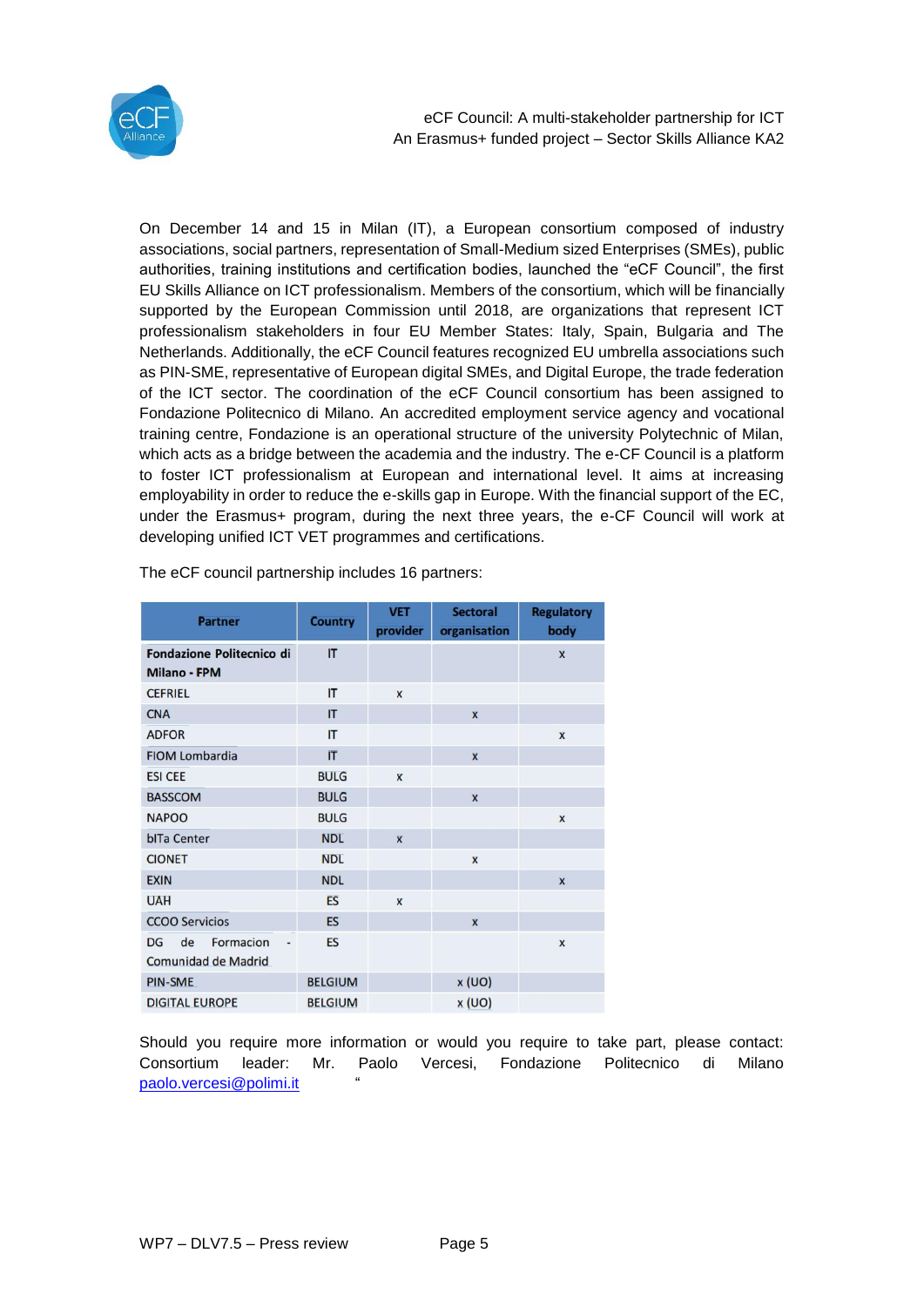

## **Examples of dissemination**

Besides the online distribution of the press releases on partners' websites and social media, partners also (especially at the beginning of the project) shared printed version during trainings, events and meetings.

See below a few examples of dissemination:

*In English*

BASSCOM's website:<http://www.basscom.org/news.aspx?nid=506>

DIGITALEUROPE's website:

[http://www.digitaleurope.org/DesktopModules/Bring2mind/DMX/Download.aspx?Command=C](http://www.digitaleurope.org/DesktopModules/Bring2mind/DMX/Download.aspx?Command=Core_Download&EntryId=2164&language=en-US&PortalId=0&TabId=353) [ore\\_Download&EntryId=2164&language=en-US&PortalId=0&TabId=353](http://www.digitaleurope.org/DesktopModules/Bring2mind/DMX/Download.aspx?Command=Core_Download&EntryId=2164&language=en-US&PortalId=0&TabId=353)





#### eCF Council

### e-CF Multistakeholder partnership driving ICT professional up-skilling and pick up of employability

#### eCF Council: The EU alliance for ICT professionalism, kicks off in Milan<sup>1</sup>

On December 14 and 15 in Milan (IT), a European consortium composed of industry associations, social partners, representation of Small-Medium sized Enterprises (SMEs), public authorities, training institutions and certification bodies, launched the "eCF Council", the first EU Skills Alliance on ICT professionalism.

Members of the consortium, which will be financially supported by the European Commission until 2018, are organizations that represent ICT professionalism stakeholders in four EU Member States: Italy, Spain, Bulgaria and The Netherlands. Additionally, the eCF Council features recognized EU umbrella associations such as PIN-SME, representative of European digital SMEs, and Digital Europe, the trade federation of the ICT sector.

The coordination of the eCF Council consortium has been assigned to Fondazione Politecnico di Milano. An accredited employment service agency and vocational training centre. Fondazione is an operational structure of the university Polytechnic of Milan, which acts as a bridge between the academia and the industry.

The e-CF Council is a platform to foster ICT professionalism at European and international level. It aims at increasing employability in order to reduce the e-skills gap in Europe. With the financial support of the EC, under the Erasmus+ program, during the next three years, the e-CE Council will work at developing unified ICT VET programmes and certifications.

e-CF Council - Kick off press release



 $\overline{2}$ 

| <b>Partner</b>                                             | <b>Country</b> | <b>VET</b><br>provider | <b>Sectoral</b><br>organisation | <b>Regulatory</b><br>body |
|------------------------------------------------------------|----------------|------------------------|---------------------------------|---------------------------|
| <b>Fondazione Politecnico di</b><br>Milano - FPM           | IT.            |                        |                                 | $\overline{\mathbf{x}}$   |
| <b>CEFRIEL</b>                                             | IT             | $\mathbf{x}$           |                                 |                           |
| <b>CNA</b>                                                 | IT             |                        | $\mathbf x$                     |                           |
| <b>ADFOR</b>                                               | IT             |                        |                                 | $\mathbf{x}$              |
| <b>FIOM Lombardia</b>                                      | IT             |                        | $\mathbf{x}$                    |                           |
| <b>FSI CFF</b>                                             | <b>BUIG</b>    | $\mathbf{x}$           |                                 |                           |
| <b>BASSCOM</b>                                             | <b>BULG</b>    |                        | $\mathbf{x}$                    |                           |
| <b>NAPOO</b>                                               | <b>BULG</b>    |                        |                                 | $\mathbf{x}$              |
| <b>blTa Center</b>                                         | NDL            | $\mathbf{x}$           |                                 |                           |
| <b>CIONET</b>                                              | <b>NDL</b>     |                        | $\mathbf{x}$                    |                           |
| <b>EXIN</b>                                                | <b>NDL</b>     |                        |                                 | $\mathbf{x}$              |
| <b>UAH</b>                                                 | ES             | $\mathbf{x}$           |                                 |                           |
| <b>CCOO Servicios</b>                                      | ES             |                        | $\mathbf{x}$                    |                           |
| de<br>Formacion<br><b>DG</b><br><b>Comunidad de Madrid</b> | ES             |                        |                                 | x                         |
| PIN-SME                                                    | <b>BELGIUM</b> |                        | x (UO)                          |                           |
| <b>DIGITAL FUROPE</b>                                      | <b>RELGIUM</b> |                        | x(1)                            |                           |

Should you require more information or would you require to take part, please contact: Consortium leader: Mr. Paolo Vercesi, Fondazione Politecnico di Milano paolo vercesi@polimi.it

<sup>1</sup> This document and all contents report and reflect the activities and opinions of eCF Council partnership<br>organizations. The EC and EACEA Agency have no responsibility about contents.

e-CF Council - Kick off press release

 $\mathbf{1}$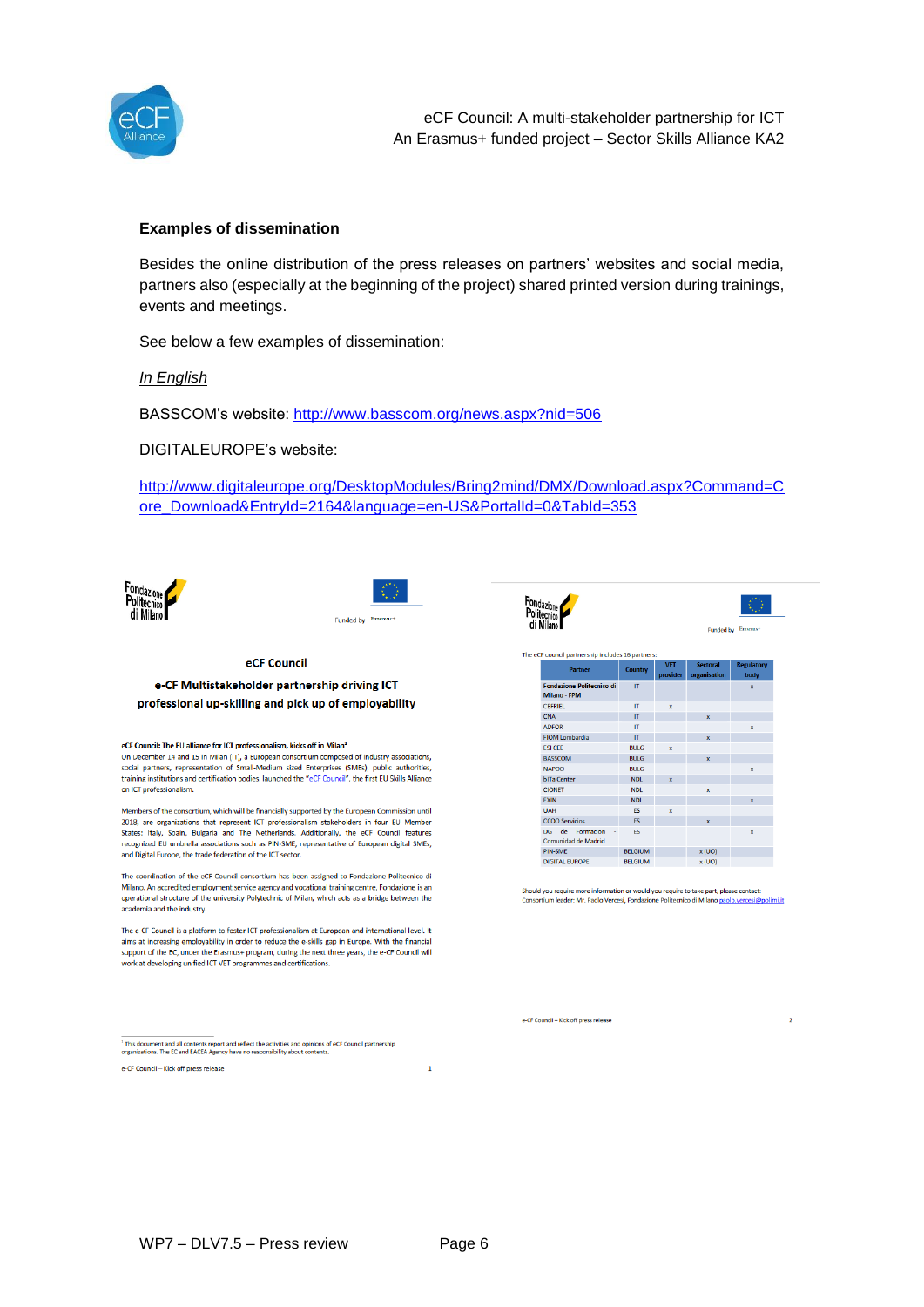

## *In Italian*

CAN Lombaria's website:

[http://www.cnalombardia.it/images/cnalombardia/allegati/pdf/opportunita\\_imprese/COMUNIA](http://www.cnalombardia.it/images/cnalombardia/allegati/pdf/opportunita_imprese/COMUNIATO_STAMPA_AVVIO_PROGETTO.pdf) [TO\\_STAMPA\\_AVVIO\\_PROGETTO.pdf](http://www.cnalombardia.it/images/cnalombardia/allegati/pdf/opportunita_imprese/COMUNIATO_STAMPA_AVVIO_PROGETTO.pdf)



Erasmus+



1<sub>n</sub>

》<br>Frasmus+

Milano, dicembre 2015

e.CE Council

la partnership multilaterale e-CF che guida l'acquisizione di competenze ICT

e la ripresa dell'occupabilità

eCF Council: l'alleanza dell'UE per la professionalità ICT, parte a Milano<sup>3</sup>

il 14 e il 15 dicembre a Milano un consorzio europeo composto da associazioni di industrie, partner sociali e rappresentanti delle micro, piccole e medie imprese (MPMI), pubbliche autorità, istituti di formazione ed enti di certificazione ha lanciato "e-CF Council", la prima alleanza europea di competenze per la professionalità nel settore ICT.

I membri del consorzio, finanziati dalla Commissione Europea fino al 2018, sono organizzazioni che rappresentano gli stakeholder della professionalità ICT in quattro Stati Membri dell'UE: Italia. Spagna. Bulgaria e Olanda.

Il coordinamento del consorzio eCF Council è assegnato alla Fondazione Politecnico di Milano: un'agenzia di servizi per l'impiego accreditato e un centro di formazione professionale compresa nella struttura dell'Università Politecnico di Milano, che fa da ponte tra l'accademia e l'industria.

Partner del progetto CNA ICT, l'Associazione Professionale dell'Information Comunication Technology, che risponde all'esigenza di rappresentanza degli interessi specifici del settore ICT delle Micro, Piccole e Medie Imprese e che garantisce la valorizzazione delle professionalità degli imprenditori e dei professionisti dell'ICT sia nel contesto Italiano sia Europeo.

eCF Council è una piattaforma che promuove la professionalità ICT a livello europeo e internazionale. L'obiettivo del progetto è l'aumento dell'occupabilità per ridurre il cosiddetto "e-skill gap"(i.e. il divario di competenze informatiche) in Europa. Grazie al supporto finanziario della Commissione Europea, compreso nel programma Erasmus +, nei prossimi tre anni l'eCF Council lavorerà allo sviluppo di certificazioni e<br>programmi unificati nel campo ICT per il mondo dell'Istruzione e della Formazione Professionale (VET -Vocational Education and Training).

| Partner                                      | Country                | <b>VET</b><br>provider | Sectoral<br>organisation  | <b>Regulatory</b><br>body |
|----------------------------------------------|------------------------|------------------------|---------------------------|---------------------------|
| Fondazione Politecnico di<br>Milano - FPM    | $\mathsf{I}$           |                        |                           | $\mathbf x$               |
| <b>CEFRIEL</b>                               | IT                     | x                      |                           |                           |
| CNA                                          | $\mathsf{I}\mathsf{T}$ |                        | $\mathbf x$               |                           |
| <b>ADFOR</b>                                 | $\mathsf{I}\mathsf{T}$ |                        |                           | x                         |
| FIOM Lombardia                               | $\Pi$                  |                        | $\mathbf{x}$              |                           |
| <b>ESI CEE</b>                               | <b>BULG</b>            | $\mathbf{x}$           |                           |                           |
| <b>BASSCOM</b>                               | <b>BULG</b>            |                        | $\boldsymbol{\mathsf{x}}$ |                           |
| <b>NAPOO</b>                                 | <b>BULG</b>            |                        |                           | x                         |
| blTa Center                                  | <b>NDL</b>             | $\mathbf{x}$           |                           |                           |
| <b>CIONET</b>                                | <b>NDL</b>             |                        | $\mathbf x$               |                           |
| EXIN                                         | <b>NDL</b>             |                        |                           | $\mathbf x$               |
| UAH                                          | ES                     | $\mathbf{x}$           |                           |                           |
| <b>CCOO Servicios</b>                        | <b>ES</b>              |                        | $\mathbf x$               |                           |
| de<br>Formacion<br>DG<br>Comunidad de Madrid | ES                     |                        |                           | x                         |
| <b>DIAL CARE</b>                             | DELCHIA 4              |                        | $-1101$                   |                           |

BELGIUM

x (UO)

Per avere maggiori informazioni:

**DIGITAL EUROPE** 

Fabio Massimo -Presidente di CNA - ICT fabio.massimo@aesse.net

## <span id="page-6-0"></span>**3. Publications**

During the project every partner was responsible for communication and information dissemination about the e-CF Alliance.

For all dissemination activities partners were reporting to DIGITALEUROPE. Given the number of activities, partners only reported the ones that were significant in their view.

These deliverable covers monitoring of print and online press, excluding the channels of project partners (such as websites). As there was no budget for establishing media partnerships with journals etc. the impact had to be limited. Also, the website:<https://www.ecfalliance.org/> and bi-yearly newsletters sent to wide group of stakeholders, were useful channels for dissemination.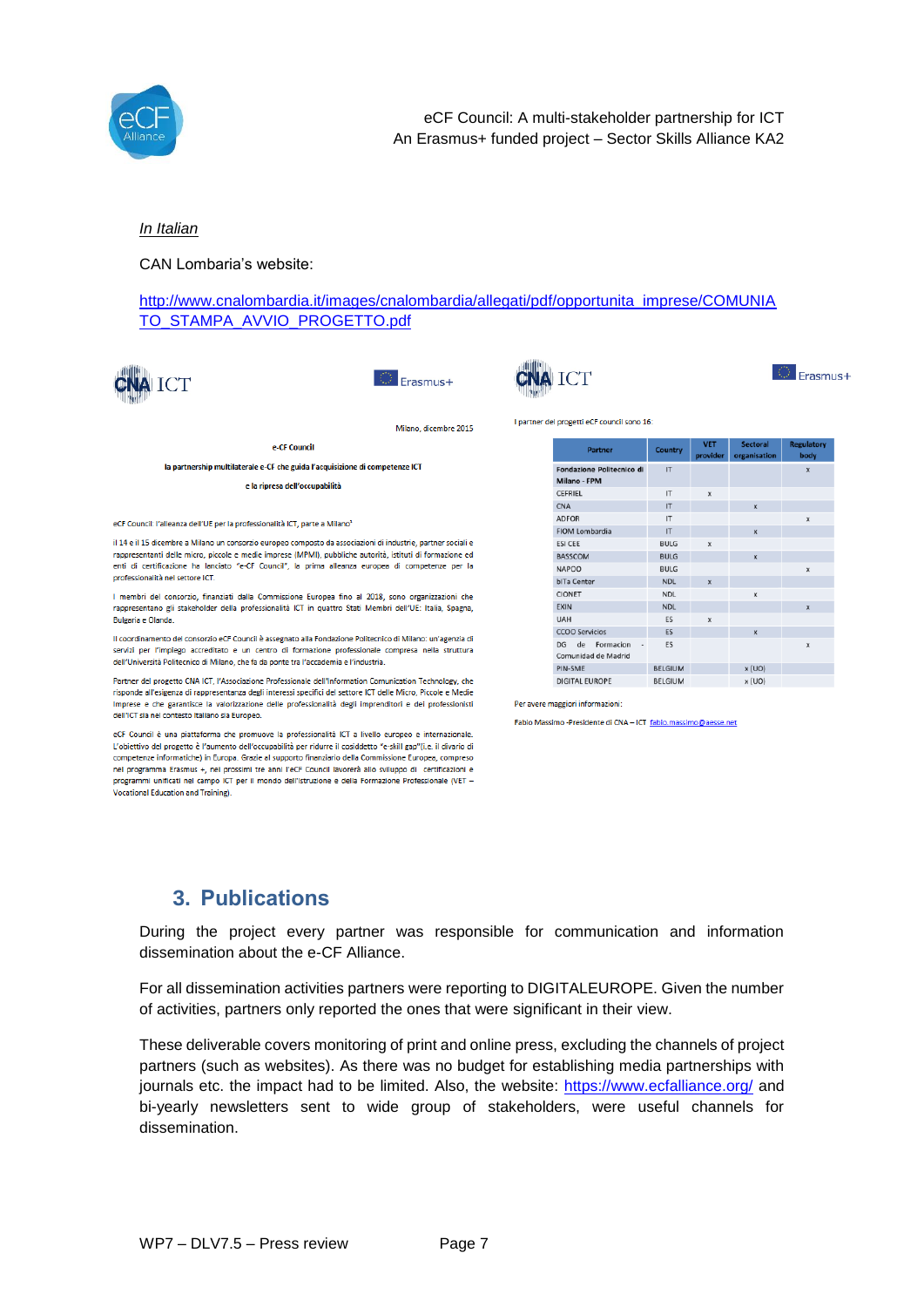

## <span id="page-7-0"></span>**Article in specialised journal - IGI-GLOBAL**

*Analysis of the European ICT Competence Frameworks,* published in February 2018.

FERNÁNDEZ SANZ, Luís; GÓMEZ PÉREZ, Josefa; CASTILLO MARTÍNEZ, Ana. "Analysis of the European ICT Competence Frameworks". Multidisciplinary Perspectives on Human Capital and Information Technology Professionals (ISBN: 9781522552970) Hershey (Estados Unidos): IGI-GLOBAL. 2018, p. 225-245.

Link to book: [https://www.igi-global.com/book/multidisciplinary-perspectives-human-capital](https://www.igi-global.com/book/multidisciplinary-perspectives-human-capital-information/187290)[information/187290](https://www.igi-global.com/book/multidisciplinary-perspectives-human-capital-information/187290)

Link to chapter: [https://www.igi-global.com/chapter/analysis-of-the-european-ict-competence](https://www.igi-global.com/chapter/analysis-of-the-european-ict-competence-frameworks/198259)[frameworks/198259](https://www.igi-global.com/chapter/analysis-of-the-european-ict-competence-frameworks/198259)

#### Link to preprint:

[https://www.researchgate.net/publication/323167135\\_Analysis\\_of\\_the\\_European\\_ICT\\_Comp](https://www.researchgate.net/publication/323167135_Analysis_of_the_European_ICT_Competence_Frameworks) [etence\\_Frameworks](https://www.researchgate.net/publication/323167135_Analysis_of_the_European_ICT_Competence_Frameworks)



#### Analysis of the European ICT Competence Frameworks

Luis Fernández Sanz (Universidad de Alcalá, Spain), Josefa Gómez-Pérez (Universidad de Alcalá, Spain) and Ana Castillo-Martinez (Universidad de Alcalá, Spain) Source Title: Multidisciplinary Perspectives on Human Capital and Information Technology Professionals Copyright: © 2018 Pages: 21 DOI: 10.4018/978-1-5225-5297-0.ch012

#### Abstract

The rapid evolution and expansion of ICT labor markets requires a common language to manage offer and demand of talent, which is especially critical and complex in a transnational integration scenario like the European Union. Models and frameworks represent useful tools for this purpose. This chapter analyzes the most relevant e-competences frameworks in the European Union (e-CF or EN16234, ESCO, and Body of Knowledge or BoK) as well as their integration and similarities. The present impact of these European frameworks in the ICT labor market and their connection to training and education is presented through data and several examples taken from two EU-funded projects: e-Skills Match and e-CF Council.

Luis Fernández Sanz, Josefa Gómez-Pérez and Ana Castillo-Martinez<br>Universidad de Alcalá Snain

#### ABSTRACT

Parameterization and expansion of ICT labor markets requires a common language to manage offer that the state of the state of the state of the state of the state of the state of the state of the state of the state of the **INTRODUCTION** 

is and sevent examples taken from two EU-funded projectic e-Skilh Match and essentially, and the second of the controller projection of the controller section of the second of the section of the section of the section of

al., JU1>)<br> $1$  of EU in this area has led to a set of results in the shape of frameworks or competence is<br>elevative one are the European e-Competence Framework (e.GT) (EN 16234-1, 2015), Before<br> $\alpha-1$  and the European Fra

- but that confidentions are not competence frameworks. We have a first (I. (Framission-in, 2007) which having<br>live is for  $\Gamma$  compared that the state<br>of the state of the state of the state of the state of the state of<br>the
- Certifications are always relevant as sources of information for competences frameworks but<br>they are usually very specific and restricted to the documentation of syllabus and evaluation
- ICT certifications represents a huge number of cases as can be seen in a non-exhaustive non<br>formal catalogue of ICT certifications (http://itcertificationmaster.com/list-of-all-it-<br>certifications), there are 2313 differen

 $\bullet$  Certifications cover a broad range of rigor and quality of design and justification from the to the best level something already identified in (García and Fernández-Sanz). These are the reasons why ICT certifications in general are not considered as sources of information for our analysis of competence frameworks. However, we have also included a short analysis of Axelos Skills Framework to

Shill Framework to allow readers to also know this case.<br>
As a consequence, we can summarize that the aim of this chapter is to provide a comprehensive view of<br>a show mentioned frameworks and to highlight the need of havi certifications offer<br>Council (http://www.<br>for the different co

for the different competences.<br>  $\label{eq:22}$  The different competents as follows. The first three sections describe and analyze each of the mentioned fear<br>mevents, dec. F, ESCO and BoSN, adding a reference to Axtelos Skith

#### THE E-COMPETENCE FRAMEWORK (E-CF)

The European e-Competence Framework (e-CF) provides a common language to describe and support multil understanding of the competence required and depopted by UCT precisionals, including the three presents present products Carry on unit numeric material and accompances by une numerical control and the CFT version 1.0 was published in 2008 from the outcome of two years e-Skills multi-stakehold ICT and human resources experts 'work from multi  $\label{thm:main} \begin{minipage}[t]{0.9\linewidth} \textbf{This framework is designed to fulfill the requirement based on the following points:} \end{minipage}$ nts of businesses and other organizations and it is

The e-CF expresses ICT competence

- The e-CF is an enabler; it is designed to be a tool to empower users, not to restrict them, being<br>them from private or public sector organization, ICT user or ICT supply companies, educational